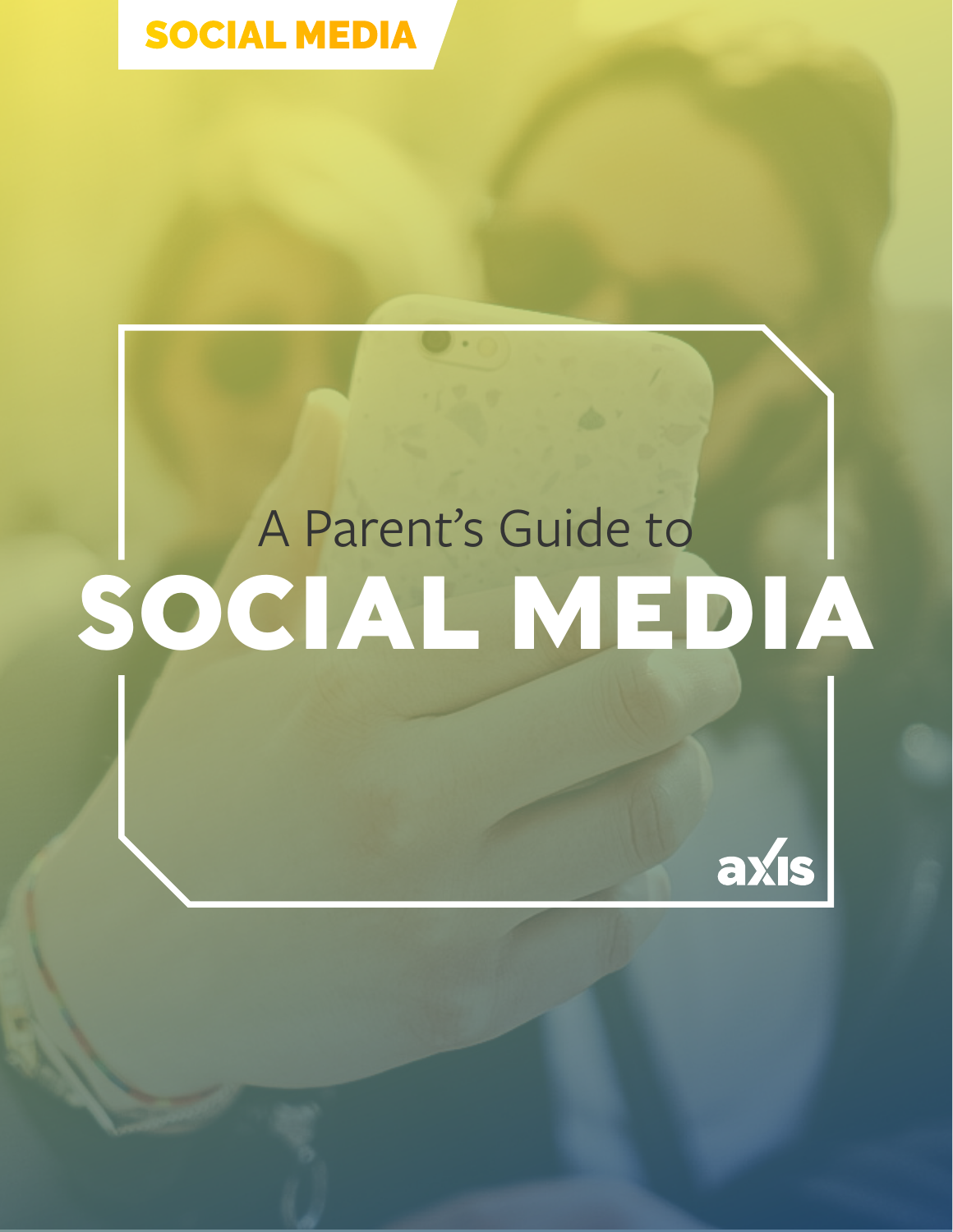# Attenti<br>
the int

Attention is the main prize of the internet. Everyone is fighting for it, and the phone is the prime battleground. The most potent of weapons in this war is the incessant, whining notification trying to pull your attention away from whatever you are actually doing and into some other app.

—Zach Hines, "[Death by push notification](https://www.engadget.com/2018/11/16/never-turn-on-every-push-notification/)"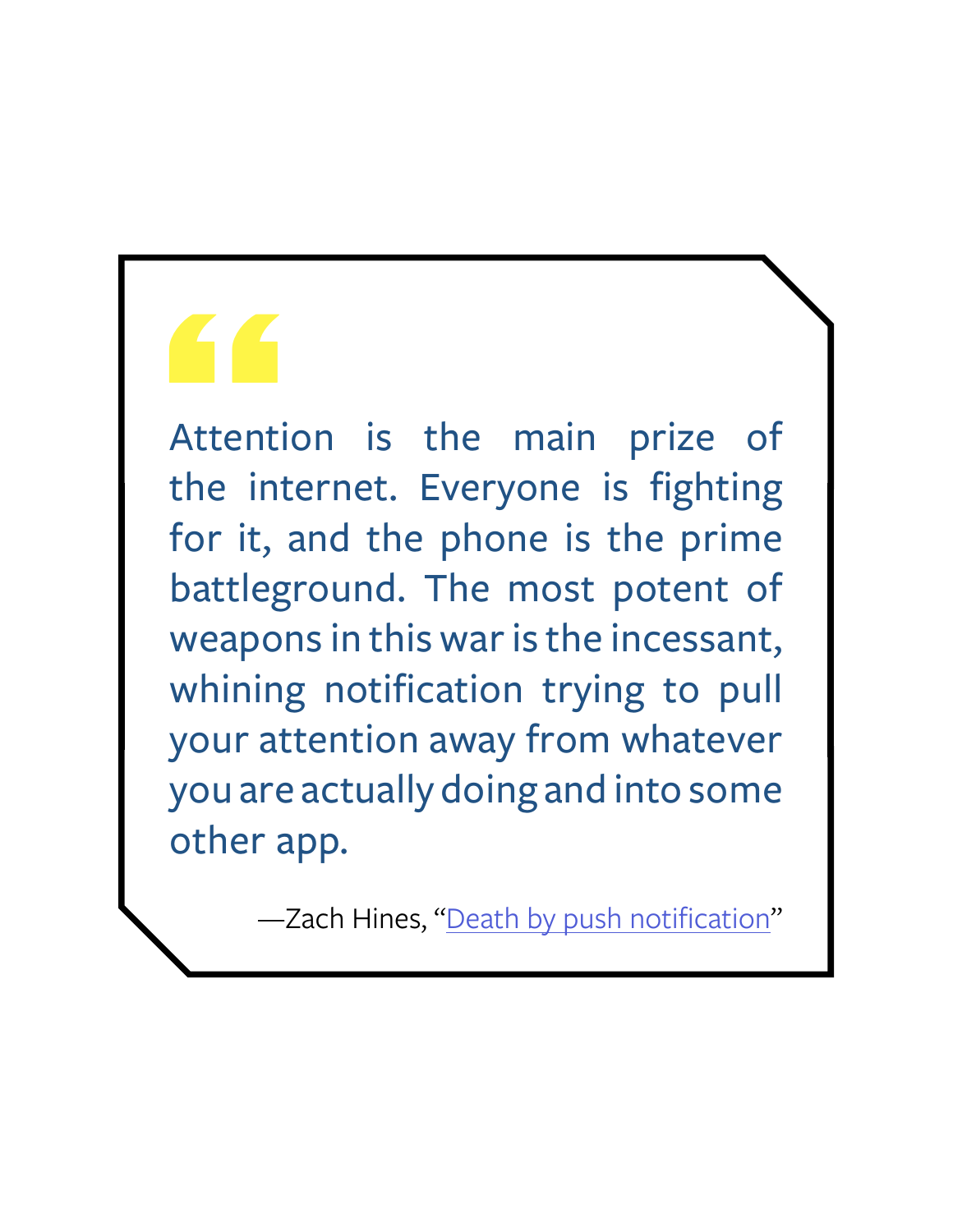# <span id="page-2-0"></span>SOCIAL MEDIA A Parent's Guide to

#### **Contents (click to jump to section)**

| What do teens think about their social media use? 2              |
|------------------------------------------------------------------|
| So is it neutral? Does it depend only on how a person uses it? 3 |
|                                                                  |
|                                                                  |
|                                                                  |
|                                                                  |
|                                                                  |
| Can I prevent my kids from being exposed to it altogether?  10   |
| How can I help my kids have a healthy relationship with it? 10   |
|                                                                  |
|                                                                  |
|                                                                  |
|                                                                  |
|                                                                  |

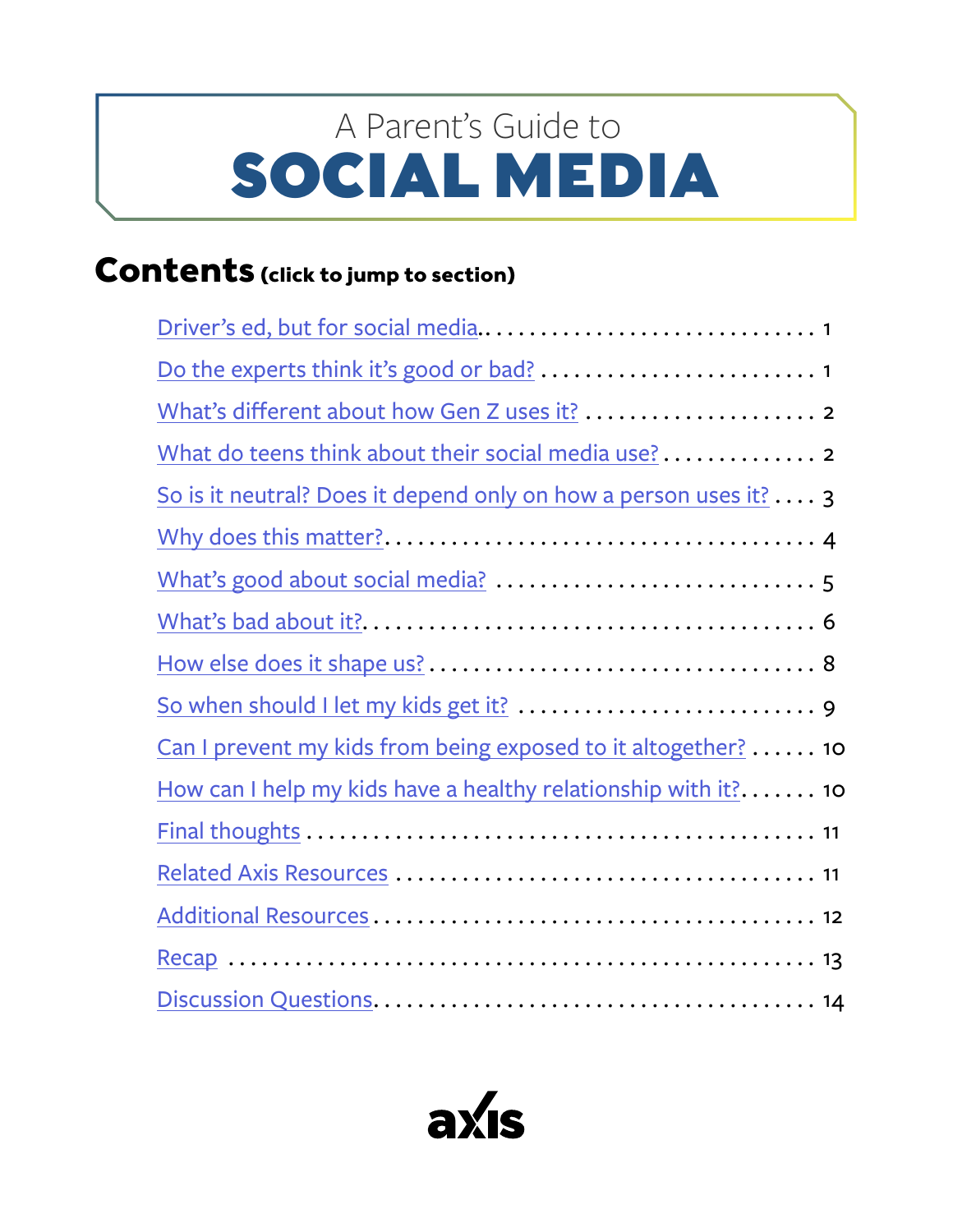#### <span id="page-3-0"></span>**Driver's ed, but for social media.**

For basically all of time, parents have taught children how to do things properly—things like building fires, saddling horses, baking bread, plowing fields, or, more recently, making phone calls, answering the door, and driving cars. But over the last few decades, this natural order has been upended, thanks to our immense technological advancements. Now, it's the children who show parents how to send text messages, post on Facebook, use Snapchat filters, and make TikTok videos. As technology continues to advance rapidly, children adapt and learn while parents struggle to keep up.

This Guide will hopefully help put parents back in the driver's seat because children still need guidance, wisdom, and, yes, sometimes even boundaries to keep them healthy and safe on social media as they learn and grow. Though trying to write a Parent's Guide to Social Media is, as one Axis employee put it, like trying to write a Parent's Guide to the Entire Internet (#impossible), we hope to offer a big-picture perspective, conversation starters, and ways to train them to make wise decisions. It's easy to try to be our kids' consciences for them, especially if we've already seen them make poor decisions, but it's better in the long run to do the hard work of training their consciences properly so that they can flourish and thrive the entire time they inhabit our social-media-saturated world.

#### **Do the experts think it's good or bad?**

Would it surprise you to hear that many of the [top technologists in Silicon Valley](https://www.nytimes.com/2018/10/26/style/phones-children-silicon-valley.html) see screen time as a negative thing and put severe limits on their own kids' screen time? One of their chief concerns is the addictive nature of devices like the smartphone.

Psychologist and researcher Jean M. Twenge studies differences between generations. [In an article](https://www.theatlantic.com/magazine/archive/2017/09/has-the-smartphone-destroyed-a-generation/534198/) on what characterizes today's teens, she says she has found that screen time is connected to increased unhappiness and that people experience greater happiness pursuing interests off their screens. There's even [research showing social media](https://www.rsph.org.uk/uploads/assets/uploaded/62be270a-a55f-4719-ad668c2ec7a74c2a.pdf) to be "more addictive than cigarettes and alcohol," as well as linking it to "increased rates of anxiety, depression, and poor sleep."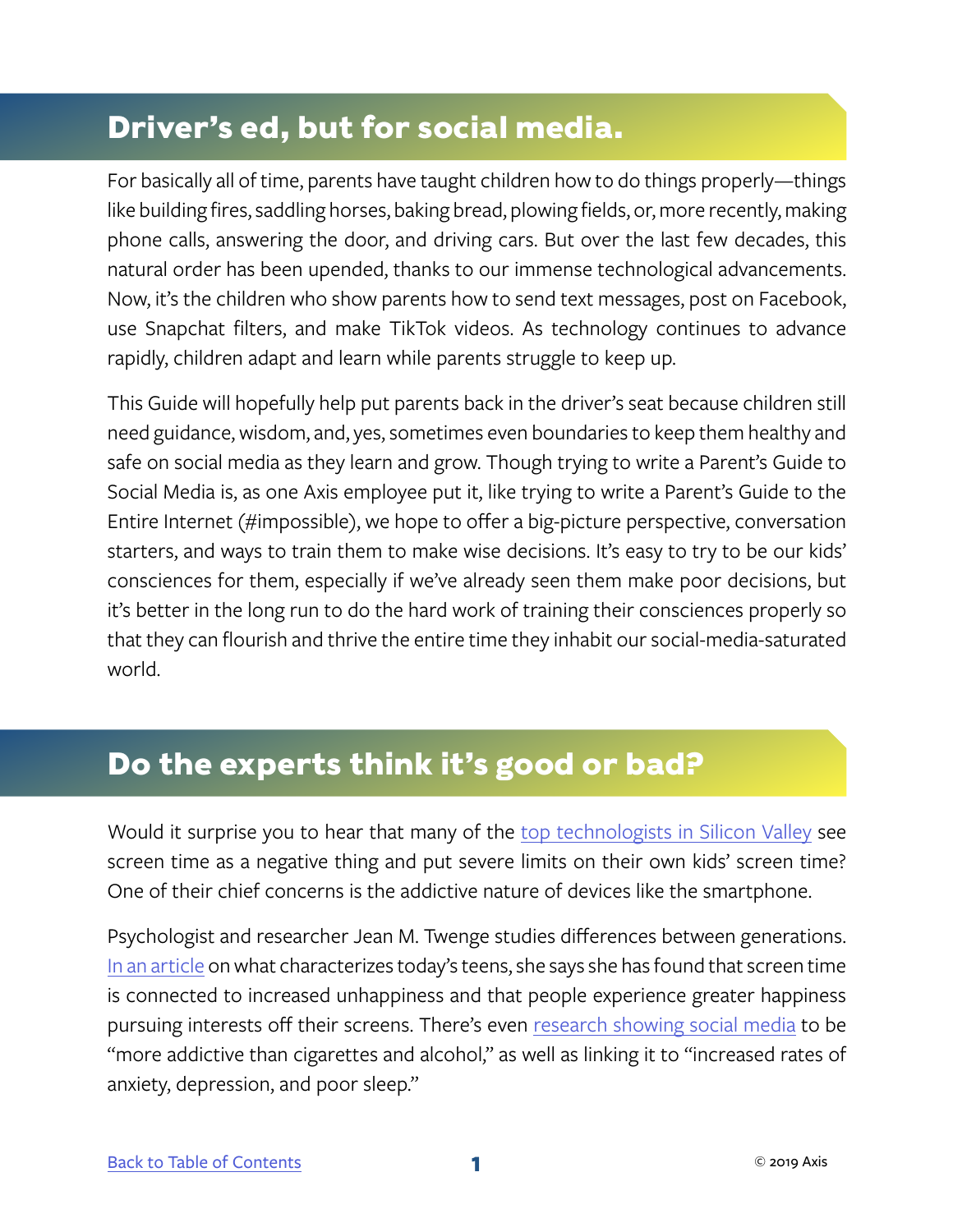<span id="page-4-0"></span>We're sure you're aware that almost everyone these days has a smartphone and that parents are giving them to young children. The average age now for kids to receive a smartphone is [10 years old.](https://www.businessinsider.com/the-safest-age-to-give-your-child-a-smartphone-2017-5) [Pew Research reports](http://www.pewinternet.org/2018/05/31/teens-social-media-technology-2018/) that "fully 95% of teens have access to a smartphone, and 45% say they are online 'almost constantly.'"

The reason why all this matters is because much of teens' screen time is spent on social media (even gamers have platforms like [Discord\)](https://axis.org/guides#img-45087), with  $41\%$  believing they spend too much time on it.

#### **What's different about how Gen Z uses it?**

As you might expect, Gen Z (b. late 1990s to early 2010s) consumes more online content than any other generation. They prefer visual over text-based content, as you can see from the fact that their current [top three favorite apps](https://www.criteo.com/insights/gen-z-social-media/) are YouTube, Instagram, and Snapchat (with TikTok on its way to usurp them all).

[One Gen Zer says,](https://www.conveyancemarketinggroup.com/social-media-eyes-generation-z/) "Not only are new generations more savvy when it comes to social media, but we tend to express ourselves differently depending on which account we are using, tailoring content to fit the image we want to portray on that account."

Even though we've said that social media is about connecting, Gen Z tends to use social media as [a way to entertain themselves](https://wearesocial.com/blog/2018/03/three-differences-gen-z-millennials-use-social-media), as well as to be educated (i.e. by watching [YouTube videos\)](https://genhq.com/how-does-gen-z-actually-use-youtube/). The kids of Gen Z [like online anonymity](https://blog.hootsuite.com/generation-z-statistics-social-marketers/). They're more likely to create multiple accounts and profiles on a platform and more likely to direct message people instead of publicly tag them. They tend to prefer apps that allow them to conceal their activity.

#### **What do teens think about their social media use?**

A plurality of teens (45%) think that social media [doesn't impact them either positively](http://www.pewinternet.org/2018/05/31/teens-social-media-technology-2018/) [or negatively.](http://www.pewinternet.org/2018/05/31/teens-social-media-technology-2018/) Around 31% of teens see social media as positive, while 24% think it's negative. (And [other research](http://www.pewinternet.org/2018/11/28/teens-social-media-habits-and-experiences/) shows they're more likely to believe it positively impacts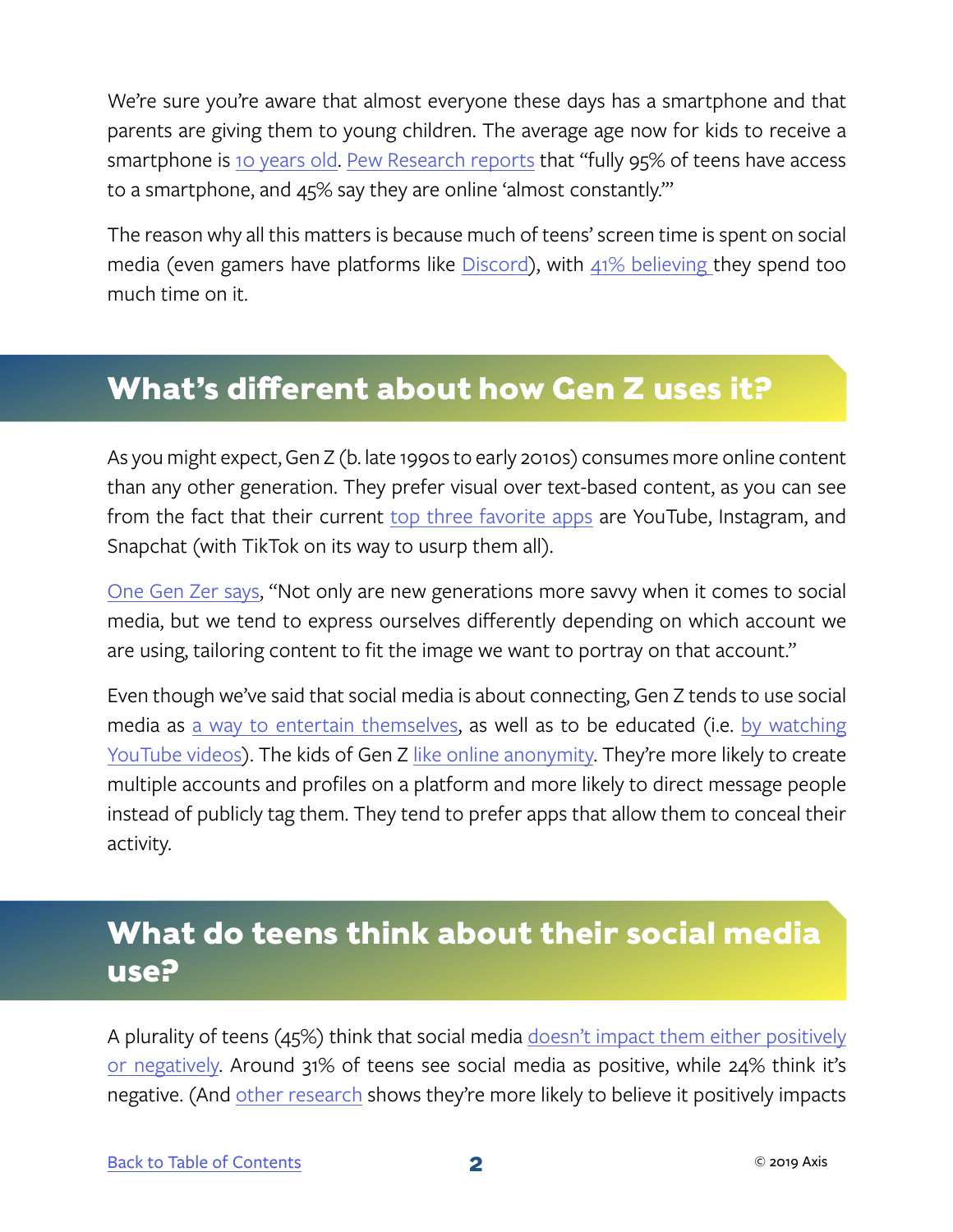<span id="page-5-0"></span>them.) Some reason why teens believe social media is positive are:

- It helps them communicate with friends and family members.
- It allows them to meet new people.
- It can connect them with people who have the same interests.
- It allows them to express their emotions and share unique experiences.
- They can find and get support from communities with similar experiences.
- It helps them feel less lonely.
- It gives them greater access to information and news.
- It helps them learn new things
- It helps them feel more comfortable asking for help.
- It's entertaining.

Reasons teens mentioned for seeing social media as negative are:

- It's easier to spread hate to a large audience.
- Anonymity makes people more comfortable with being cruel.
- People hurt each other because of what they see on social media.
- It gives a false picture of others' lives.
- It causes people to neglect real-life relationships.
- It distracts people from important tasks like doing homework.
- It causes them to succumb to peer pressure.
- It can lead to "psychological issues or drama."

Really, teens are quite perceptive when it comes to what they see as positive and negative, though we think they may be a bit naive in just how much of an impact it has on them. In addition, it's important to remember that motives matter a great deal when considering if social media is good or bad for a person.

#### **So is it neutral? Does it depend only on how a person uses it?**

Actually, we don't think social media is neutral. You've heard the expression, "There's no such thing as a free lunch," right? As [Geoffrey A. Fowler of The Washington Post says](https://www.washingtonpost.com/news/the-switch/wp/2018/04/05/what-if-we-paid-for-facebook-instead-of-letting-it-spy-on-us-for-free/?utm_term=.9ce533b9fca9), any time we don't pay for a product, we are the product.

While Facebook doesn't charge users money to use it, it's not free; we pay in information.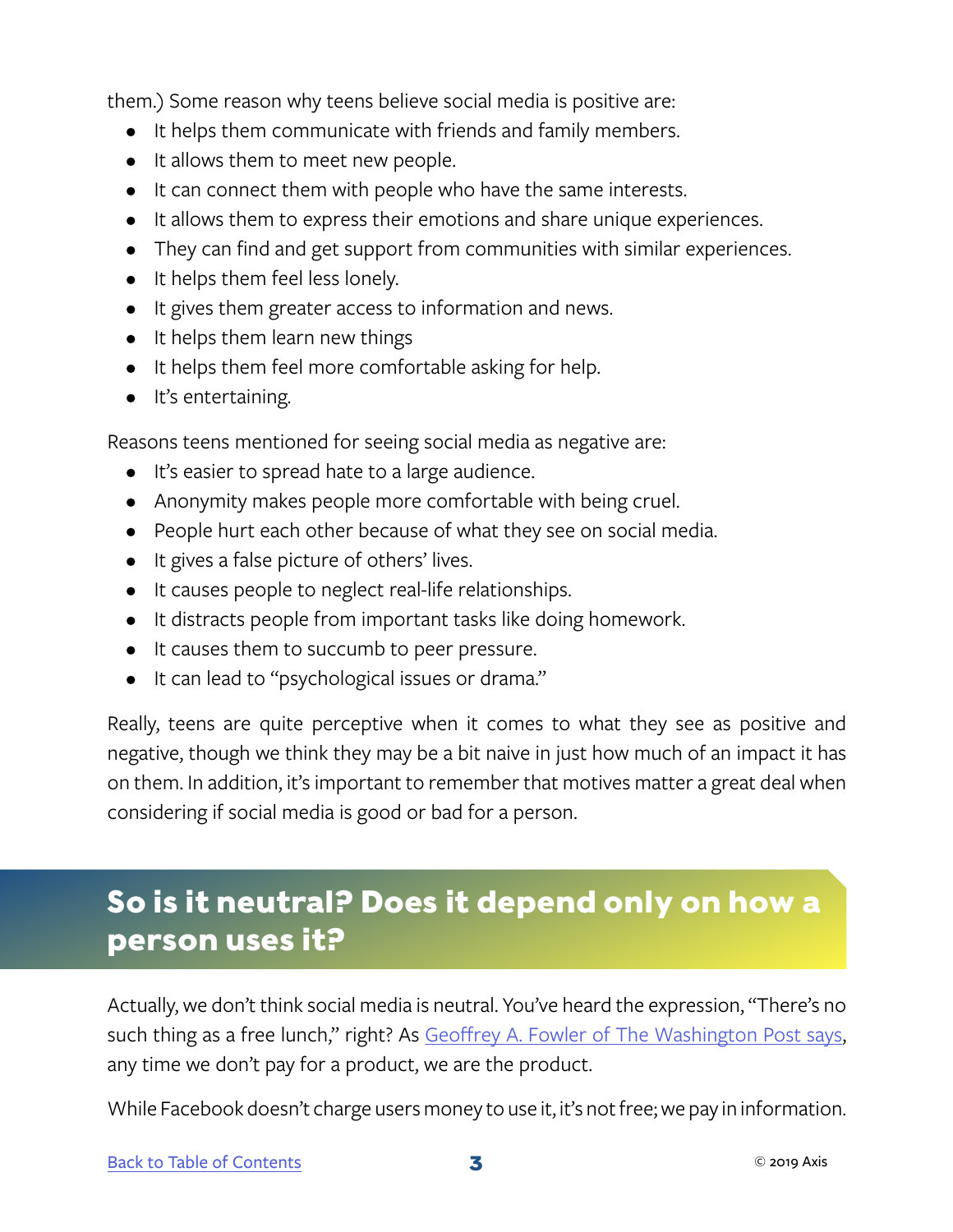<span id="page-6-0"></span>[Investopedia says](https://www.investopedia.com/articles/markets/120315/why-facebook-free-use.asp) that "Facebook is free to use because the company makes a lot more money charging advertisers than it would by charging users." In other words, Facebook is "selling users to advertisers."

If you're thinking, "*But we all know teens don't care about Facebook*," other apps that are popular with teens, like [Instagram](https://www.investopedia.com/articles/personal-finance/030915/how-instagram-makes-money.asp) (which is owned by Facebook) and [Snapchat](https://www.recode.net/2016/8/17/12504144/how-snapchat-makes-money-from-disappearing-videos), also make their money through advertising. TikTok, which is popular with pre-teens and teens, is free to use but makes money through users buying "credits" that are then used to purchase emojis to give to other users.

#### **Why does this matter?**

It's important for us and our kids to recognize that social media companies are just that: companies. They have to make money to continue to exist, which means that each of them has an agenda. And those agendas, whether we're aware of them or not, shape our online experience and influence our values.

Tristan Harris of the Center for Humane Technology used to be a design ethicist at Google. There, he studied how to guide the decisions of billions of people on social media. In his TED talk, "[How a Handful of Tech Companies Control Billions of Minds](https://www.ted.com/talks/tristan_harris_the_manipulative_tricks_tech_companies_use_to_capture_your_attention/transcript) [Every Day](https://www.ted.com/talks/tristan_harris_the_manipulative_tricks_tech_companies_use_to_capture_your_attention/transcript)," he explains that social media platforms are based on a consumerist model, one that's designed to get us to stay on them for as long as possible. As a result, these companies create problems and then solve them for us.

YouTube's autoplay feature is one good example. As soon as you're done watching a video on YouTube, another immediately starts playing, capturing your attention and keeping you on the site. And who chooses the video? An algorithm created by YouTube. Yes, it's based on what you just watched, but it's still YouTube that chooses. By limiting our options and playing to our desire to consume, social media companies are guiding our decisions.

Harris also mentions Snapchat, the main platform teens prefer for communicating with each other. Of its Snapstreaks feature, Harris says:

*[It] shows the number of days in a row that two people have communicated with*  each other. In other words, what they just did is they gave two people something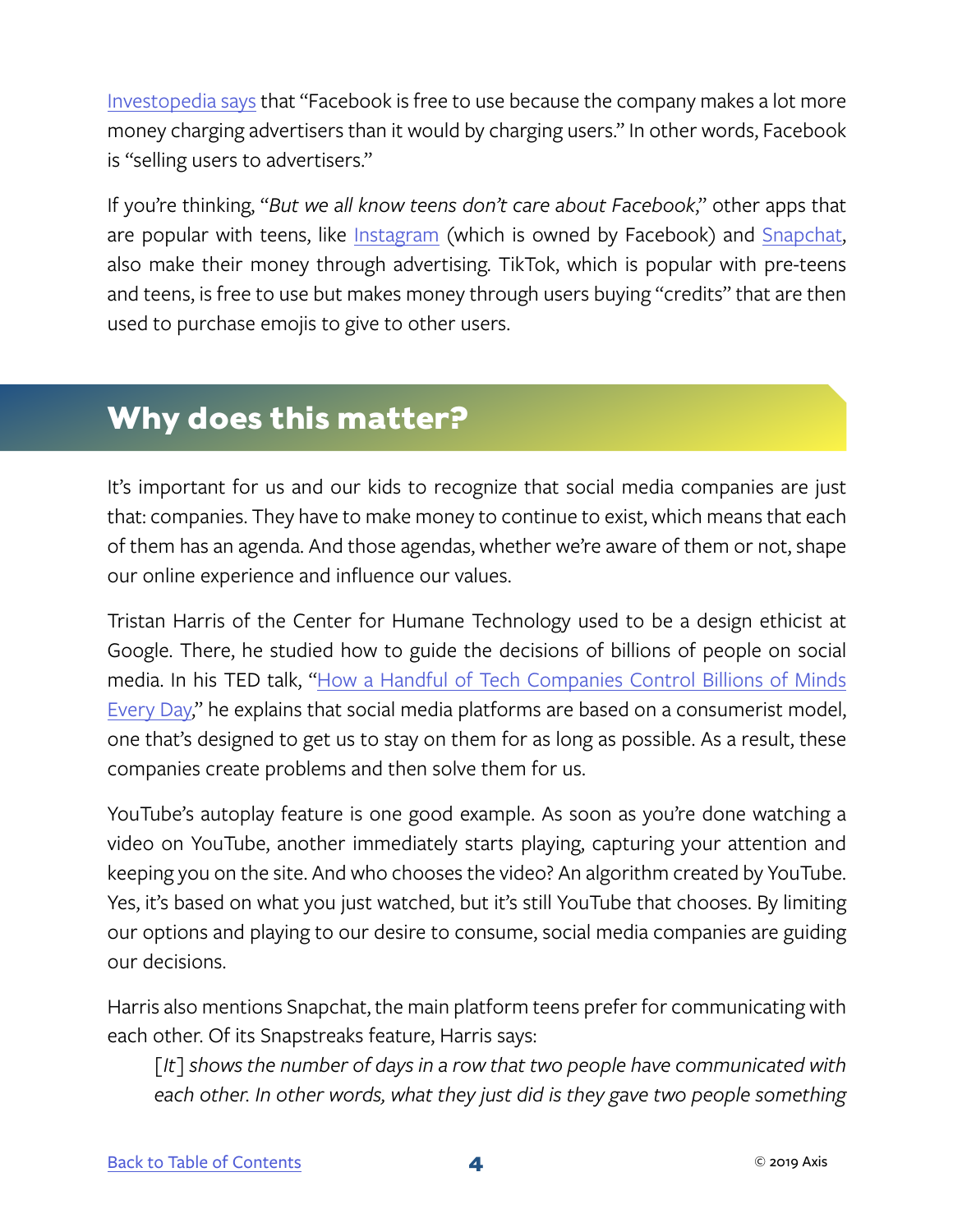<span id="page-7-0"></span>*they don't want to lose. Because if you're a teenager, and you have 150 days in a row, you don't want that to go away.*

Teens will actually give their passwords to their friends when they go on vacation so that their friends can keep their streaks going while they're gone. Sound like addictive behavior to you? In "[How Technology is Hijacking Your Mind—from a Magician and](https://medium.com/thrive-global/how-technology-hijacks-peoples-minds-from-a-magician-and-google-s-design-ethicist-56d62ef5edf3) [Google Design Ethicist](https://medium.com/thrive-global/how-technology-hijacks-peoples-minds-from-a-magician-and-google-s-design-ethicist-56d62ef5edf3)," Harris says:

*If you want to maximize addictiveness, all tech designers need to do is link a user's action (like pulling a lever) with a variable reward. You pull a lever and immediately receive either an enticing reward (a match, a prize!) or nothing. Addictiveness is maximized when the rate of reward is most variable.*

Believe it or not, we're not saying all this to be alarmist. We're not saying that we should see social media as evil and never use it again. But we do think it's important to be aware of how it's designed and how it's affecting us. We suggest making learning about a platform's goals and agendas a prerequisite for your teens joining that platform.

#### **What's good about social media?**

If we want to disciple our kids and train them how to use social media well, we need to start by acknowledging what's good about it. After all, there are reasons why [billions of](https://www.statista.com/statistics/278414/number-of-worldwide-social-network-users/) [people are on](https://www.statista.com/statistics/278414/number-of-worldwide-social-network-users/) at least one social media platform. So if we only ever demonize it, two things will happen: 1. We'll alienate them; and 2. We'll fail to prepare them to thrive in let alone bring restoration to—today's world.

**Connection and Communication.** We agree with the teens above who said that social media can allow for greater connection with people. When in history has a person been able to communicate with someone across the world in a few seconds?! However, as with all good things, if this type of communication is used poorly (DMing instead of having a face-to-face disagreement, for example), then its benefits diminish.

**Education.** Indeed, YouTube is a great place to find educational content, assuming that viewers know how to be discerning about what they consume and that companies aren't censoring or tailoring what they show to viewers.

**Access.** Social media provides greater access not just to content, but also to people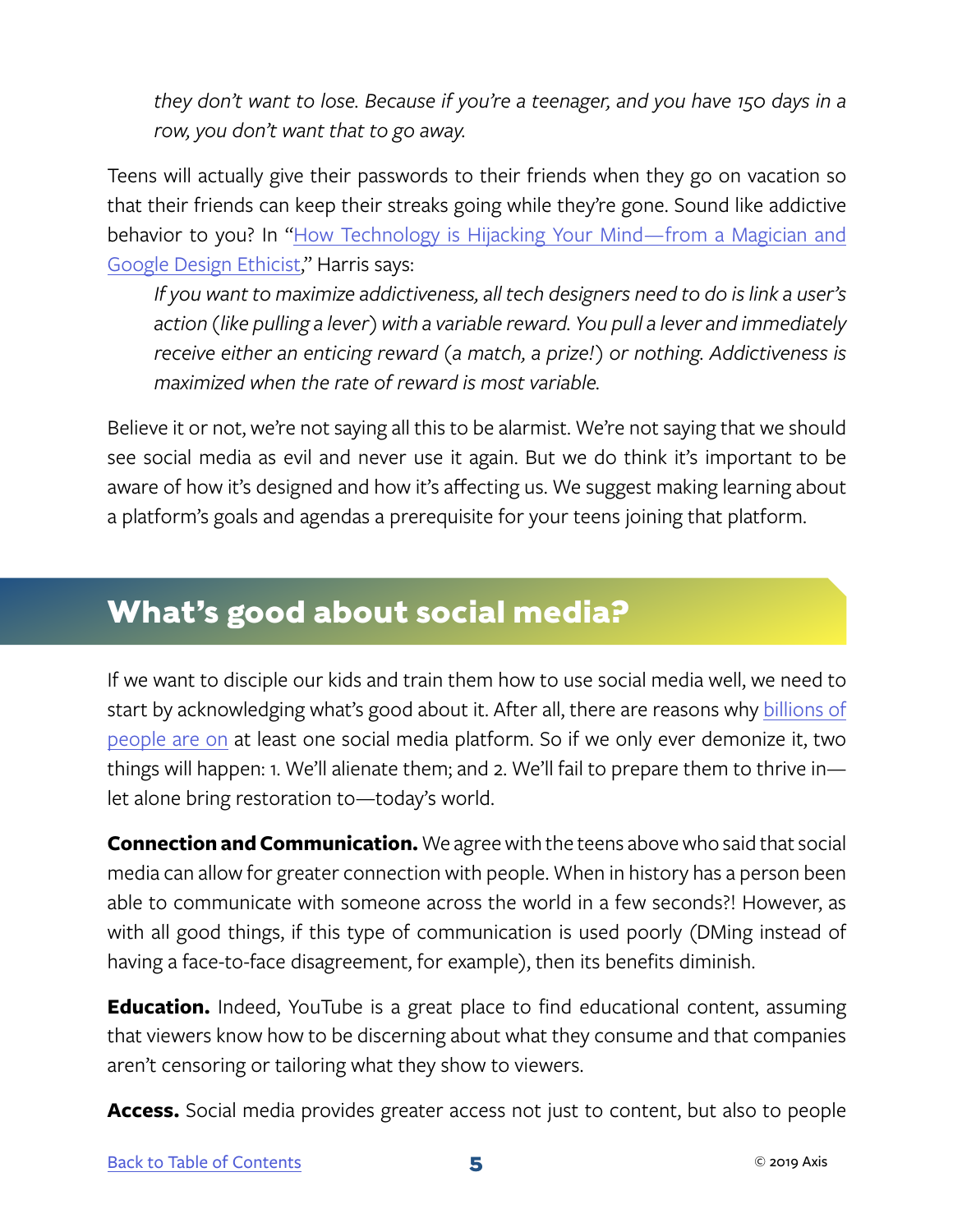<span id="page-8-0"></span>from diverse experiences and backgrounds. In general, social media allows us to find out more about what's going on in the world, whether that's news or what's happening in other people's lives.

**Voice.** Many people who would otherwise have no way of being heard (or who might be ignored by mainstream media) have built up large followings on social media, which has allowed them to share their message in unprecedented ways.

**Encouragement and Humor.** Many platforms make it easy to find uplifting communities and humor, which has in turn helped people deal with their struggles, circumstances, fears, mental health, and more.

As we'll see in the next sections, despite the good social media offers, it is still limited, and many of its positive aspects can become negative very quickly.

#### **What's bad about it?**

As much good as social media has done, it will never be the most wonderful, awesome thing ever. Why? Because it's a tool, and all tools have their limitations.

It was originally created to provide human connection—a noble goal—but it will never be able to approach the depth and richness of face-to-face interactions. Text and images, memes and emojis are all fun, but they can only express so much. Online, we often lose the tone and context for conversations, even when watching videos. So beyond talking about the negatives listed below, it's important to talk about how to use the tool to enhance, rather than detract from, our relationships.

**Anonymity, hatred, and cruelty.** Because of the anonymity (perceived or actual) social media provides, people feel much more free to be hateful and cruel to each other. "I'm never going to meet this person, so what does it matter if I say terrible things?" Among the most well-known and disturbing examples of this is the story of [Amanda Todd,](http://www.vancouversun.com/technology/amanda+todd+mother+speaks+about+daughter+bullying/7384521/story.html) a teenager who committed suicide after being bullied online and in real life for sexting.

**Distraction.** The tendency to be distracted by and dependent on social media is something about which teens in the study above were right on target. In fact,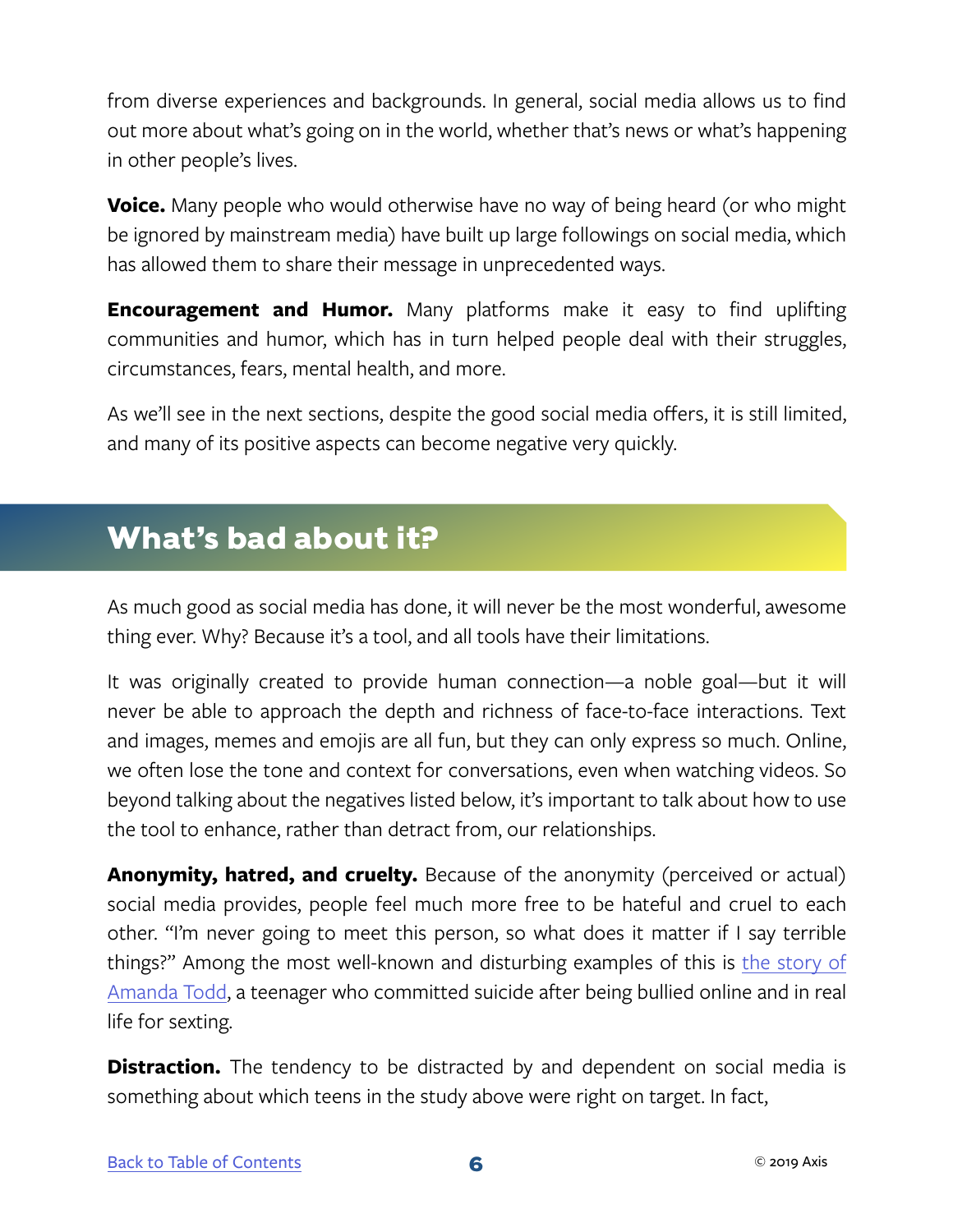these are issues adults struggle with as well! We all get distracted by our technology, often by trivial things. [MIT Professor Sherry Turkle says](https://www.amazon.com/Reclaiming-Conversation-Power-Talk-Digital/dp/0143109790/ref=sr_1_1?ie=UTF8&qid=1544065134&sr=8-1&keywords=reclaiming+conversation+the+power+of+talk+in+the+digital+age), "Young people tell me it would be nice to have the attention of their friends at meals but that this has become an unrealistic expectation. Social norms work against it." Plus, the teens she's talked to don't want to miss their notifications.

**Escape.** It's easy for us to rely on our phones for "protection." Uncomfortable talking to the person sitting across from you? Don't want to make awkward small talk? Your smartphone is an easy escape. ([See this article](http://time.com/5216853/what-is-phubbing/) for the negative impact of "phubbing," or "phone snubbing.") It's more difficult to have a face-to-face conversation than it is to go online and craft our responses to someone who isn't right in front of us.

**Comparison and Validation.** The more we use social media, the more we put too much stock in what other people do there. Then our self-worth depends on how we think our lives measure up to what we see of other people's lives. We feel bad if we don't get "enough" attention in the form of comments, shares, or likes. People sometimes joke that if something isn't on Instagram, it didn't happen. While this is a joke, we say this because we actually feel like we need social media to validate our lives.

**Expectations and Information.** Social media can increase our expectation for instant gratification. Because we *can* be connected all the time, we expect other people to respond or react to us immediately. And we feel like we have to respond to other people immediately. Because of this ability to respond so quickly, we might feel as though situations that are not that big of a deal are actually emergencies.

Greater access to information can be good, but it also makes it harder to sort through what information is actually valuable and reliable. That's a whole topic in itself. And while having and creating supportive communities can be wonderful, it can also be dangerous. We might turn to these communities to justify behavior we shouldn't. For example, we spoke with a man who says that Tinder communities strongly influenced his children to embrace LGBT+ lifestyles. Greater information also increases our FOMO (fear of missing out) because we know more about what we cannot experience.

**Time.** The sheer amount of time we spend on social media is important. We might not be doing anything bad on it, but what are we not accomplishing or what good are we neglecting through letting it consume so much of our energy? What relationships, skills, or experiences are we missing out on because we're spending our time in a digital world?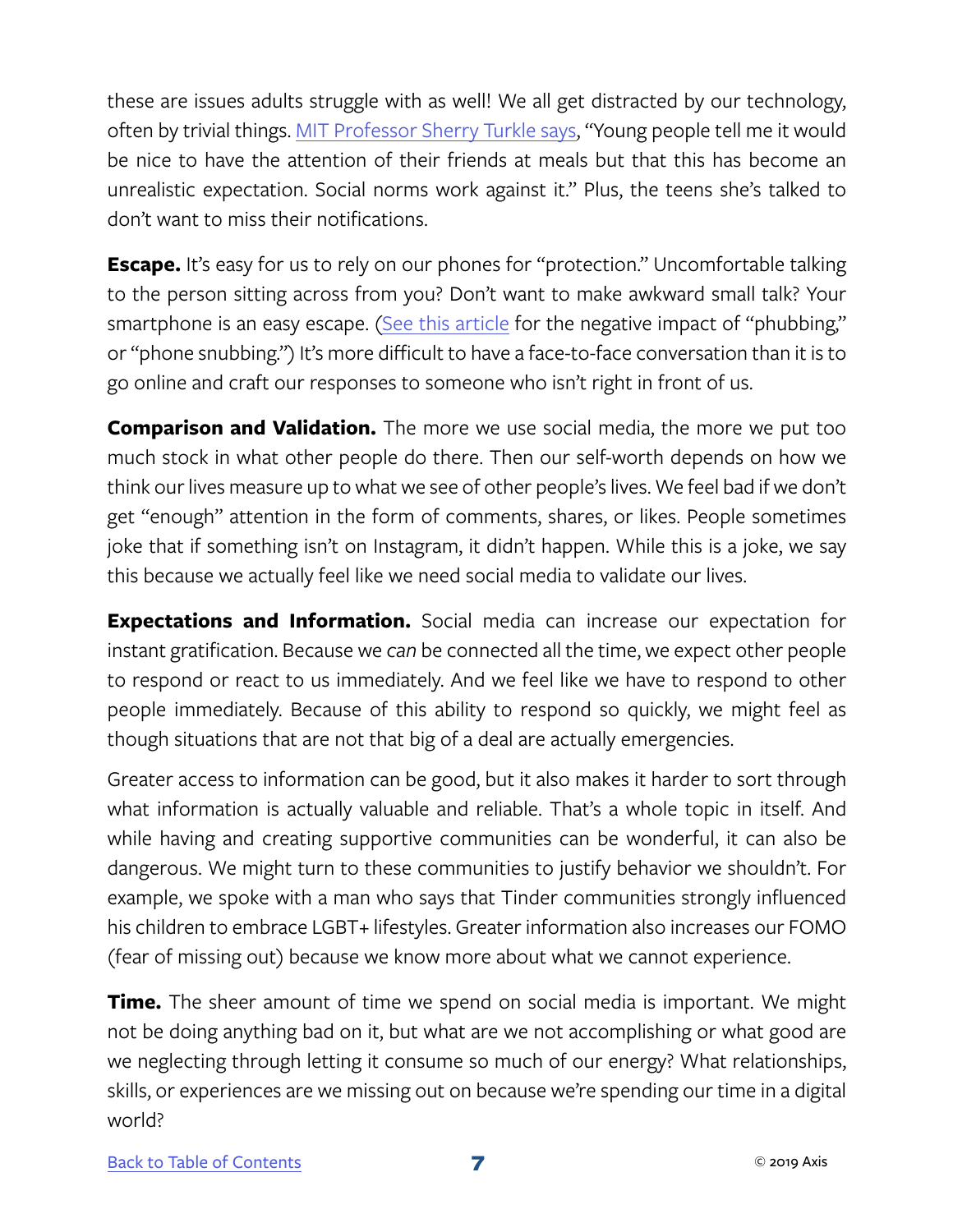<span id="page-10-0"></span>**Boundaries.** Something the teens in the survey didn't mention was the lack of boundaries online, whether we're talking about sharing too much or how easy it is to connect with strangers. Also, the ease with which sexual content finds people should be among parents' top concerns.

These are all issues we need to be aware of, but not so that we live in fear or put our kids on lockdown in the name of protecting them. Rather, we think a healthy approach is to teach our children how to use social media well and to have lots of conversations with them about it as they use it. That way, instead of running away from social media or carelessly embracing it, our kids can have wisdom and love in how they conduct themselves online.

#### **How else does it shape us?**

**We feel like we should be able to express ourselves, even if we aren't credible authorities on an issue.** We love to share our opinions online. Often we are just talking to express what we think, instead of to share and learn worthwhile ideas.

**We share too much in the name of being authentic.** Authenticity is good, but people often feel comfortable sharing very personal issues on social media. This is likely related to the "anonymity" social media provides. When there's not a group of people actually there with us, it seems safe and even normal to share more than we ought.

**We feel like we're doing something meaningful just by posting.** There's a term for this: "slacktivism." Slacktivism is when people do something that seems meaningful, but which doesn't require much sacrifice and mainly is for the purpose of making them feel better. An example would be when people put a filter on their profile pictures that supports a certain cause. This only requires a few clicks, but it's easy to feel like we've done something incredibly noble by doing so.

**We let it influence how we live, potentially making life-altering decisions.** At different times, various trends sweep the internet, and people make decisions because of them. Some trends are lighthearted with good intentions ([the Ice Bucket Challenge](https://en.wikipedia.org/wiki/Ice_Bucket_Challenge)). Some are bizarre and dangerous [\(the Tide Pod Challenge](https://www.washingtonpost.com/news/to-your-health/wp/2018/01/13/teens-are-daring-each-other-to-eat-tide-pods-we-dont-need-to-tell-you-thats-a-bad-idea/?utm_term=.9628c71dd1e6)). And some are creepy and evil [\(the MoMo challenge](https://www.washingtonpost.com/news/morning-mix/wp/2018/09/05/the-momo-challenge-a-sinister-threat-to-young-people-or-an-urban-myth/?utm_term=.6eabddae39bd)).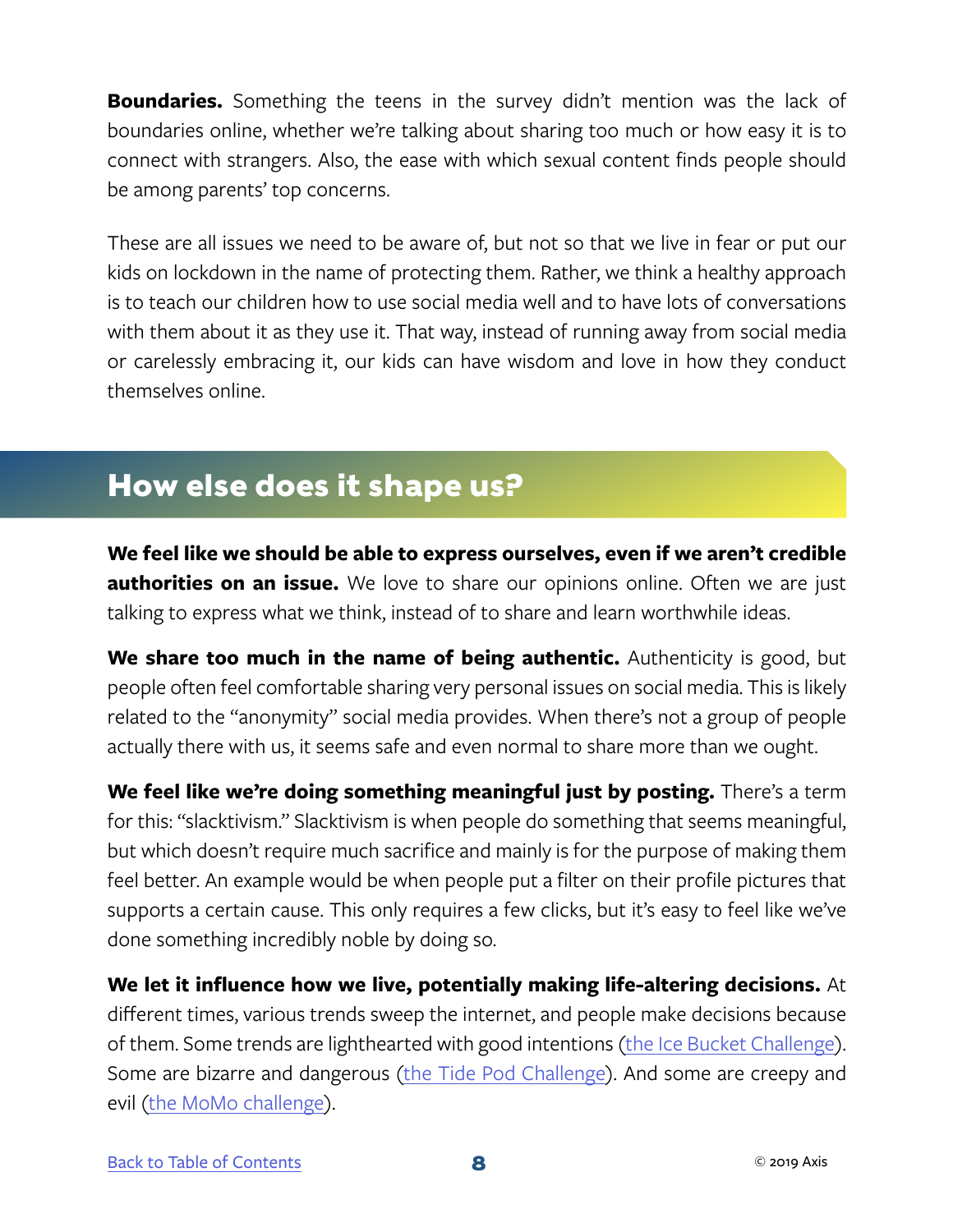#### <span id="page-11-0"></span>**So when should I let my kids get it?**

[Protect Young Minds recommends](https://protectyoungminds.org/2018/01/18/social-media-not-smart-middle-school-kids/) that parents not let their kids get social media until they're out of middle school. The first reason for this is legal. The minimum age for getting on most social media platforms is 13. If parents let their kids get on before age 13, they're teaching their kids to lie. The parents are also removing their kids from the protection of laws that keep companies from gathering the kids' information.

We also mentioned that technology and social media have the potential to be addictive. Again, this language is not extreme, but is something that the technologies' creators recognize themselves. It should go without saying that it's unwise to expose children, who are still developing, to experiences that could be addictive. On top of this, we've noted that social media presents a skewed version of reality and that people have a tendency to try to find their self-worth there. If adults are struggling with these behaviors, it's probably not wise to expose young children, who are even more vulnerable, to those behaviors without training them first.

Beyond that, you should consider your kids and their maturity on a case-by-case basis. [Protect Young Eyes suggests](https://protectyoungeyes.com/whats-right-age-social-media/) some areas of maturity parents should evaluate before letting their kids get on social media:

- How well they currently follow your rules/how well you can trust them.
- What their friendships are like—do they have good social skills or serious problems in their friendships (which could get worse if they start carrying them out online)?
- Whether they have inner strength.
- If you've talked to them about porn, sexting, online predators, cyberbullying, etc.

This last one is non-negotiable. The risk is too great for you to let your kids online without talking to them about porn, predators, and sexting. In fact, because of how often our culture is talking about sex and the ease with which porn finds children, we think your conversations on those topics should start much earlier than age 13. See our [Parent's Guide to the Sex Talk,](https://axis.org/guides#img-72554) [Parent's Guide to Tough Conversations](https://axis.org/guides#img-78521), and [Parent's](https://axis.org/guides#img-63447) [Guide to Pornography](https://axis.org/guides#img-63447) for more info.

Again, training is key! You'd never let your kids drive a car without teaching them how first. In the same way that you prepare your kids to drive a car, teach them to use social media before they get on it. Protect Young Minds has a few recommendations for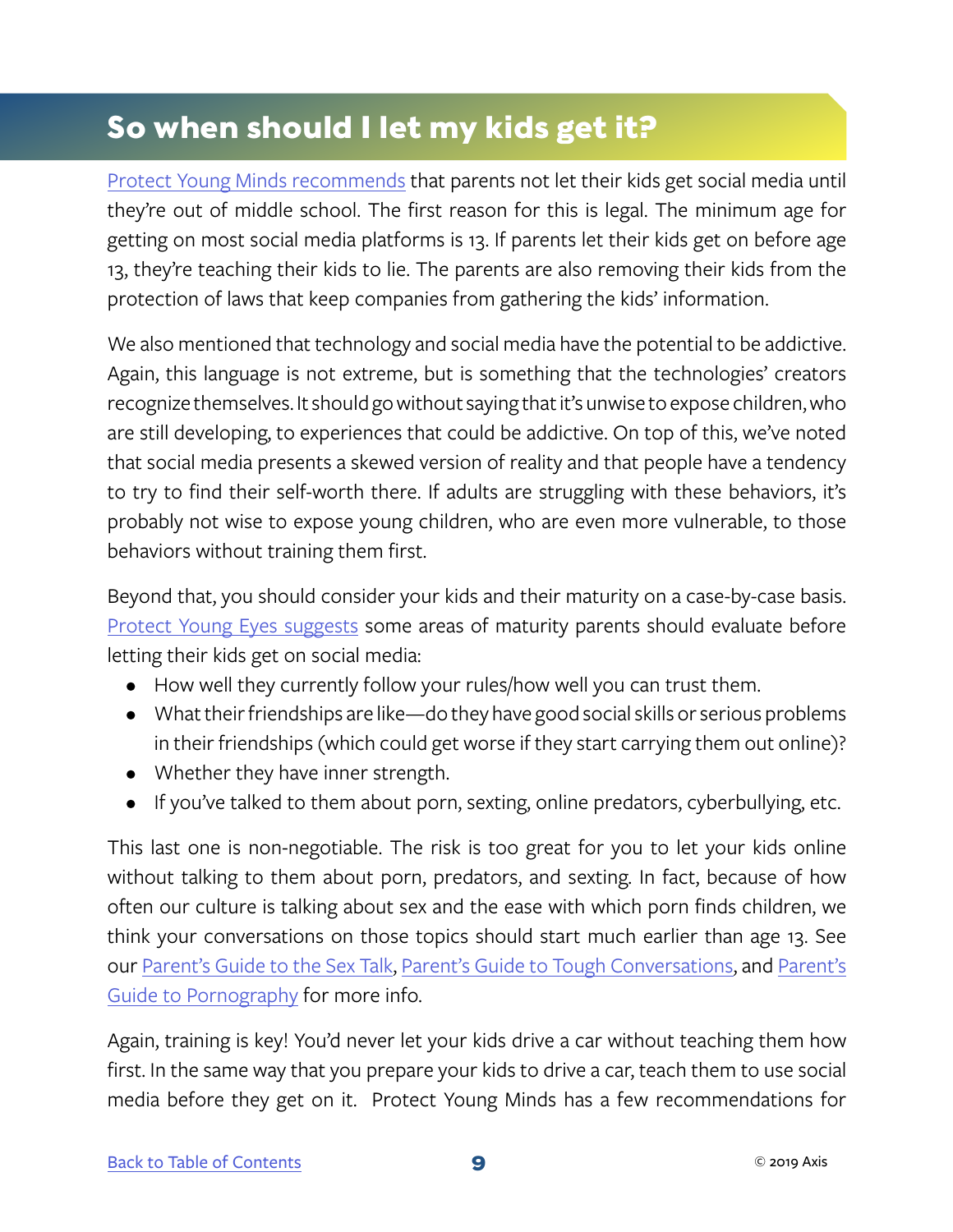<span id="page-12-0"></span>teaching your kids healthy social media use. First and foremost, encourage them to build relationships in person. Second, start them off with a family account on a device that's not a phone. Follow their accounts, and set time limits for them. Also check out PYM's free PDF, "[Is My Child Ready for a Smartphone?"](https://protectyoungminds.org/2018/01/18/social-media-not-smart-middle-school-kids/)

#### **Can I prevent my kids from being exposed to it altogether?**

We should never assume we're totally keeping our kids from being exposed to *anything*. That's why building strong relationships with them, having conversations about difficult topics, creating a culture of vulnerability and grace, and praying for them consistently are crucial. We will never be able to control everything that happens to them, even when they're very young. Nevertheless, here are some [steps we can take](https://protectyoungminds.org/2017/10/19/safe-playdates-media-ground-rules/) to try to keep our kids away from social media when they're playing with other children whose parents allow their kids to be on social media.

#### **How can I help my kids have a healthy relationship with it?**

There's a lot you can do! Here are some thoughts.

- Learn what they enjoy about social media and why.
- Educate yourself on the apps they're using.
- Avoid using technology to babysit your kids.
- Set an example of healthy social media use.
- Make a social media "contract" or set of family rules that you all follow. These rules could include no devices in bedrooms at night and that all devices need to be charged together in a public area.
- Teach them what information is and isn't appropriate to share online.
- Teach them how to find and verify good information and how to recognize bad information.
- Emphasize how to use social media for good, instead of dwelling on how it's bad.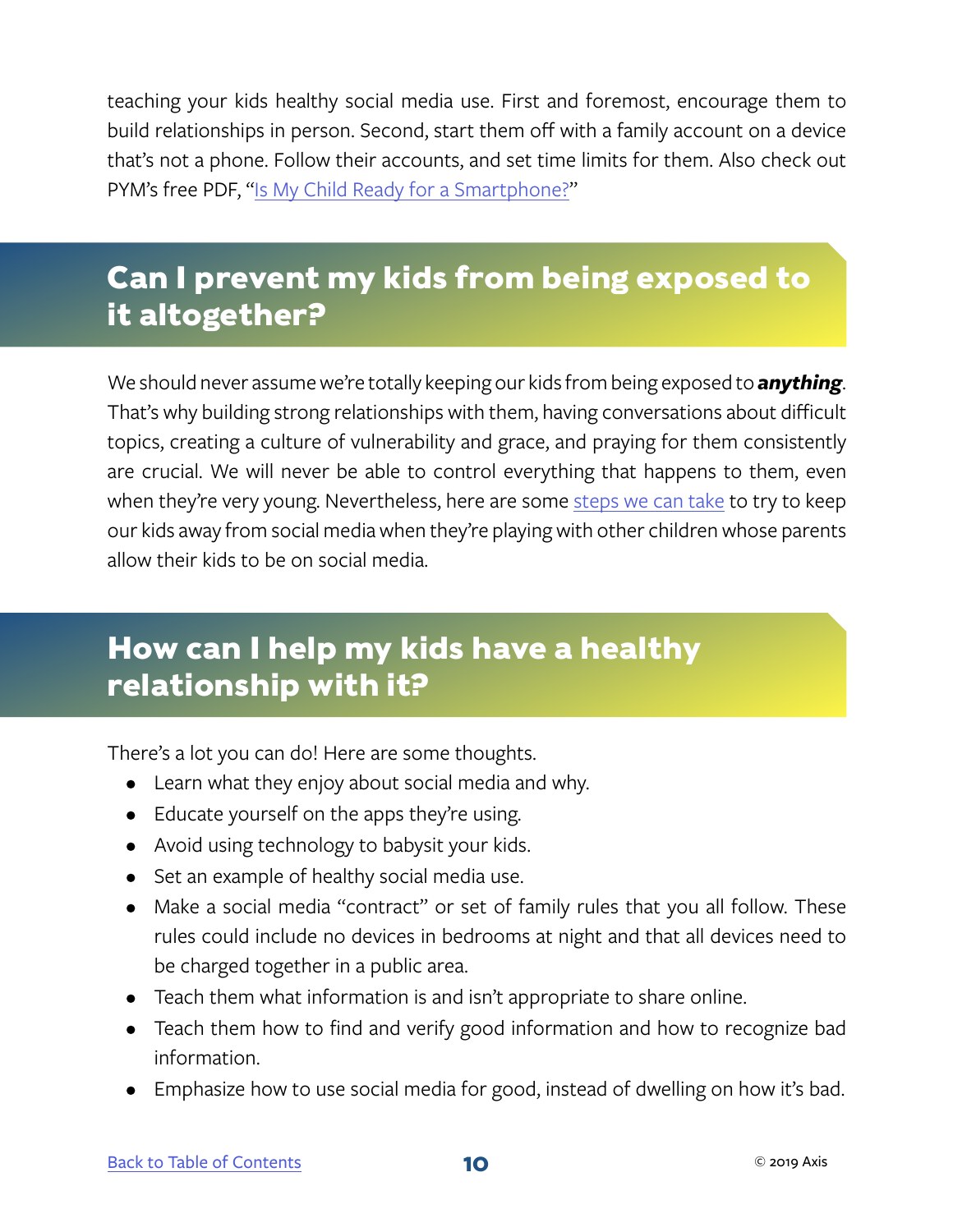- <span id="page-13-0"></span>• Prepare your kids for what to do if someone online flatters them, approaches them inappropriately, or threatens them.
- Help them to be self-aware about why they're on social media and to manage their expectations when people act in a way they don't like.
- Help them to build real-life friendships.
- Teach them a biblical understanding of FOMO.
- Encourage them to think about others before themselves. They're not responsible for how other people react, but it's thoughtful to consider if a post will make someone else feel bad, even if it's just a post about a enjoyable time your kids had.
- Teach them to be ok with quiet and stillness apart from their devices.
- Challenge them not to use their phones to protect themselves, but to be brave enough to try to have a conversation, even if no one else seems interested.

#### **Final thoughts**

Social media is part of our culture for the foreseeable future. It would be easy to decide that it's either all good or all bad, but it's simply more complicated than that. In fact, we've barely scratched the surface of everything we could talk about.

So we'll end by emphasizing again that even if you feel like you're barely keeping up, your kids still need your wisdom and guidance. Whether your kids have been on social media for years or they're just starting to ask about it, it's never too late or too early to start "Social Media Ed." We hope and pray that, as you have these conversations, you'll be able to teach your kids how to honor God in *everything* they do—including how they use social media—and how to truly flourish and thrive in our modern world.

#### **Related Axis Resources**

- *• [The Culture Translator](http://axis.org/ct)*, a **free** weekly email that offers biblical insight on all things teen-related
- [Social Media Conversation Kit](https://axis.org/product/social-media/)
- [A Parent's Guide to Pornography](https://axis.org/product/the-pornography-bundle/)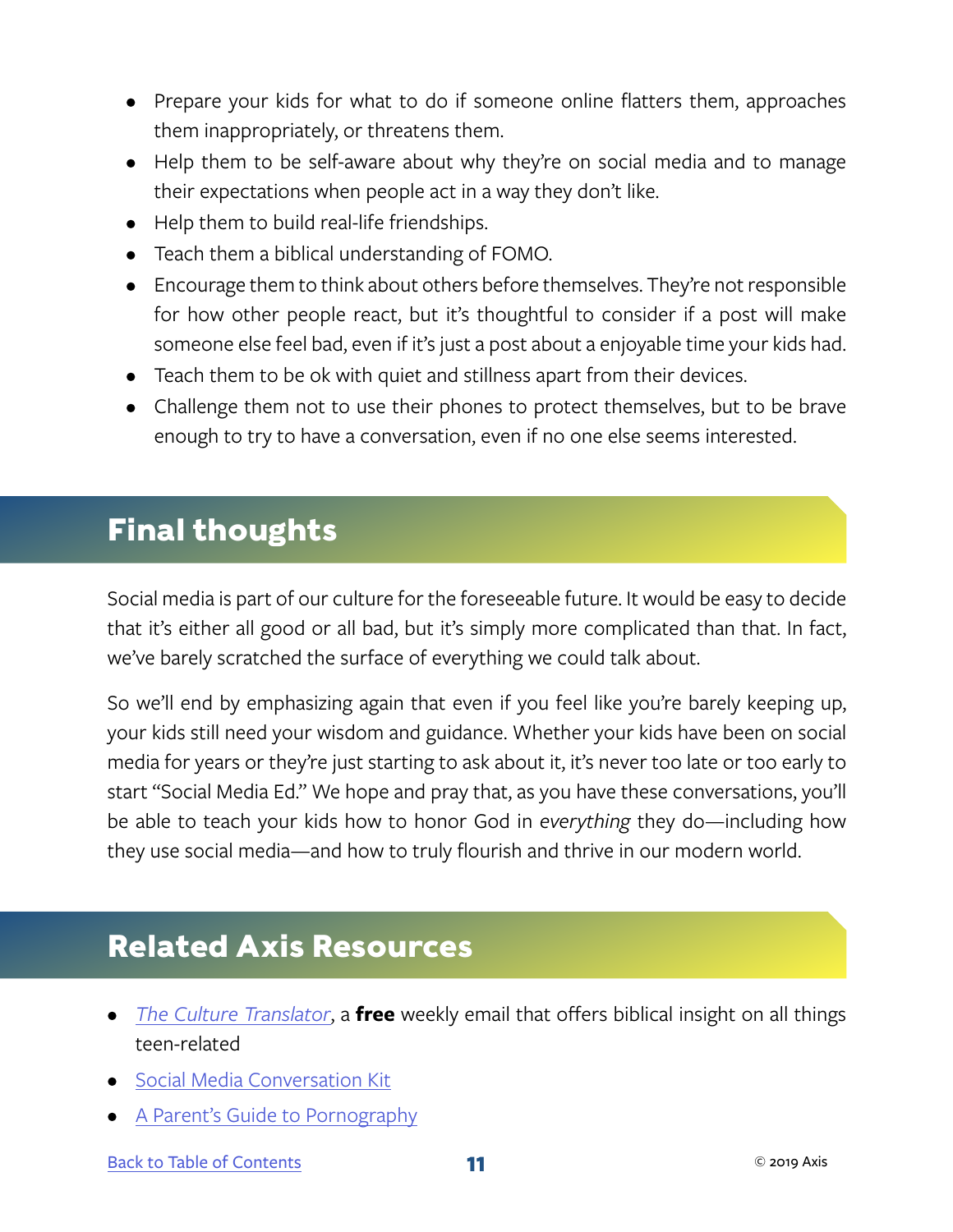- <span id="page-14-0"></span>• [A Parent's Guide to Teen FOMO](https://axis.org/product/membership-product-for-teen-fomo/)
- [A Parent's Guide to Snapchat](https://axis.org/product/a-parents-guide-to-snapchat/)
- [A Parent's Guide to Instagram](https://axis.org/product/membership-product-for-instagram/)
- [A Parent's Guide to TikTok](https://axis.org/product/membership-product-for-tiktok/)
- [A Parent's Guide to Smartphones](https://axis.org/product/membership-product-for-smart-phones/)
- Check out [axis.org](https://axis.org) for even more resources!
- If you'd like access to all of our digital resources, both current and yet to come, for one low yearly or monthly fee, check out the [All Axis Pass](https://axis.org/aap)!

#### **Additional Resources**

- ["5 Must-Know Online Trends for Parents and Kids to Talk Over Now,](https://protectyoungminds.org/2018/10/09/5-must-know-online-trends-parents-kids-talk/)" Protect Young Minds
- ["What Is Sextortion? 3 Prevention Tips for Families](https://protectyoungeyes.com/what-is-sextortion-3-prevention-tips-for-families/)," Protect Young Eyes
- ["The History of Social Media \[Infographic\],](https://www.socialmediatoday.com/news/the-history-of-social-media-infographic-1/522285/)" SocialMediaToday
- ["How the West became a self-obsessed culture](https://www.vox.com/science-and-health/2018/7/19/17518086/selfie-will-storr-book-psychology-west)," Vox
- ["Digital Kidnapping: Your Kids and Social Media Privacy](https://protectyoungeyes.com/digital-kidnapping-your-kids-and-social-media-privacy/)," Protect Young Eyes
- ["Are You Ready for the Nanoinfluencers?](https://www.nytimes.com/2018/11/11/business/media/nanoinfluencers-instagram-influencers.html)" *The New York Times*

#### **Support Axis to get more resources like this!**

Thanks so much for purchasing this Parent Guide from Axis! As a  $501(c)(3)$  nonprofit ministry, Axis invests all proceeds from your purchases back into the creation of more quality content like this. By purchasing this and [other content](https://axis.org) from Axis, you support our ministry, allowing us to come alongside you in your parenting and/or discipleship journey.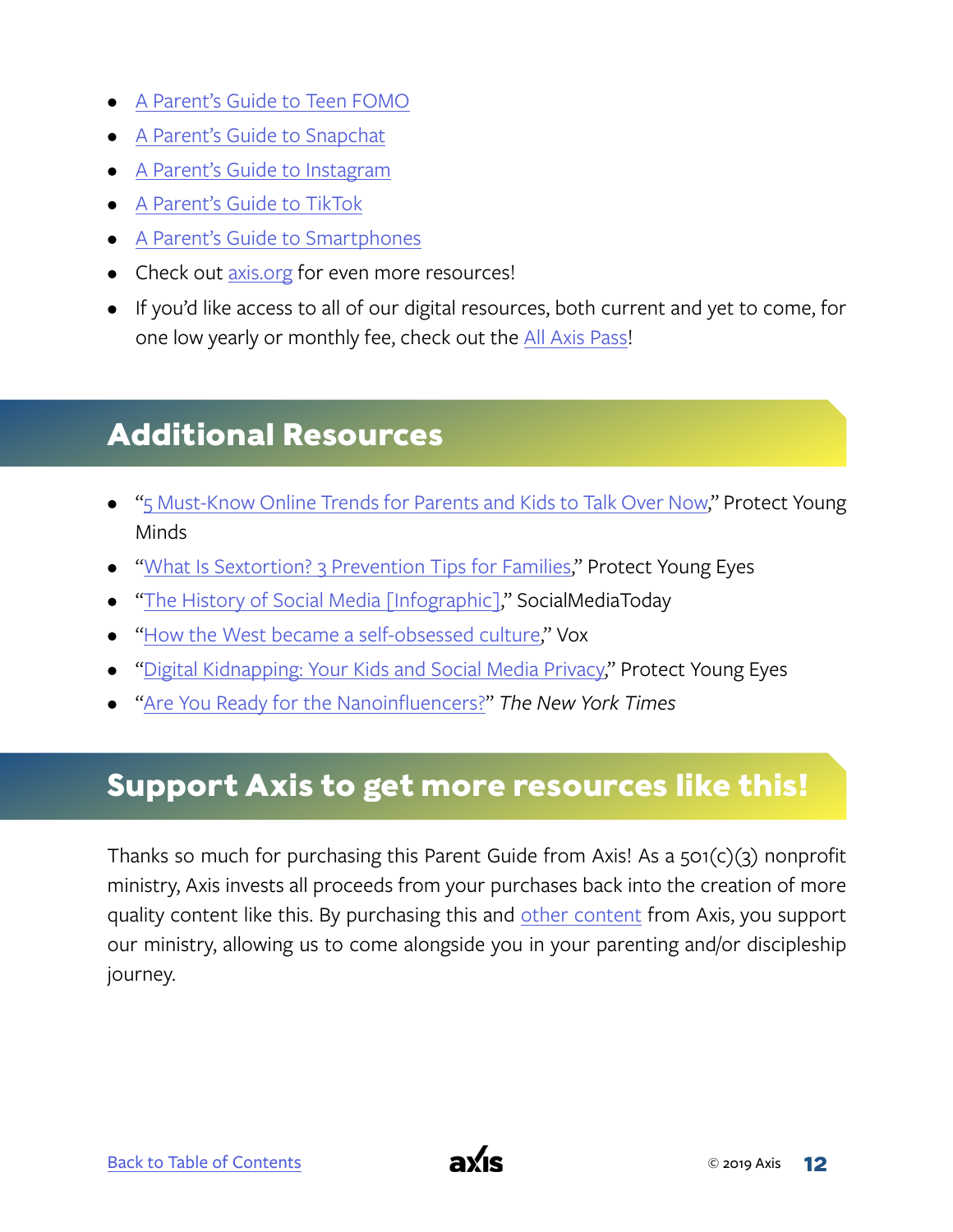### <span id="page-15-0"></span>SOCIAL MEDIA A Parent's Guide to

#### **Recap**

- Experts agree that too much screen time is bad, and early research suggests that social media use is connected to increased rates of depression, anxiety, suicidal thoughts, and decreased self-image.
- A majority of teens see social media as either positive or neutral, while only 24% see it as having a negative effect.
- Even though social media is free, the companies behind them are trying to make money, so we pay for it in other ways (like our information), and they benefit from finding ways to make us spend more and more time on them.
- Social media isn't all bad! It provides connection, communication, education, access, a chance to have a voice, encouragement, and humor.
- But it does have lots of negatives, like anonymity, hatred, cruelty, distraction, escape, comparison/validation, unrealistic expectations, time, and boundaries.
- When to let your kids get social media will vary based on age (no younger than 13), maturity, their friendships/influences, how well you can trust them, and whether you've already had conversations with them about porn, sexting, online predators, and cyberbullying.
- It isn't possible to completely prevent our kids from being exposed to social media, so instead we need to prepare them to use it wisely.
- Having a healthy relationship with social media requires not only guidance from parents, but perhaps more importantly modeling that relationship in our own lives.

#### **Hint: Screen shot or print this page to refer back to later!**